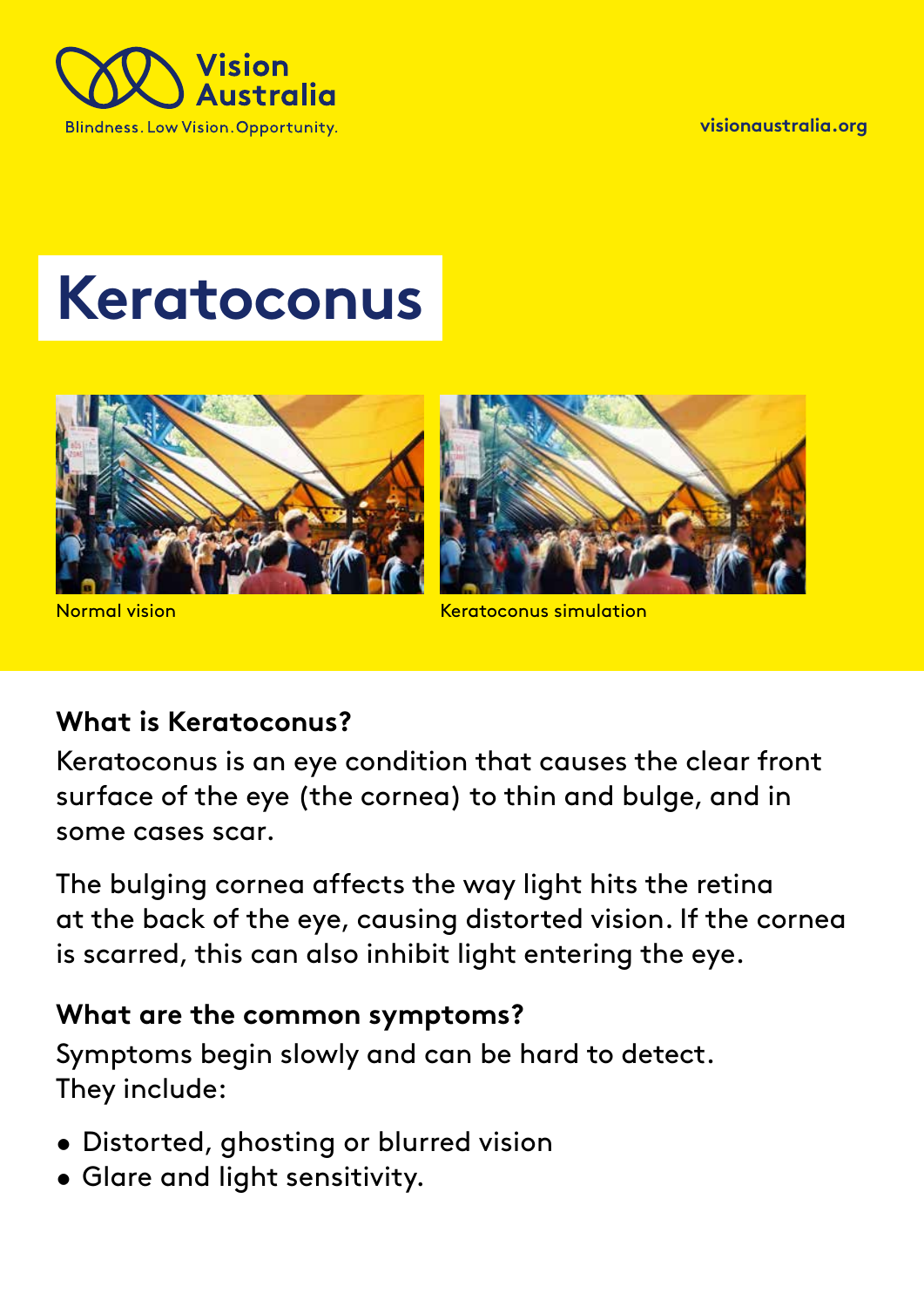

## **Who is at risk?**

Research suggests that Keratoconus is a degenerative bilateral eye condition which commonly occurs during adolescence and young adulthood and may run in families.

Excessive rubbing of the eyes is also a risk factor for Keratoconus. It can be common for keratoconus to be more advanced in one eye.

## **How is Keratoconus managed?**

There are a number of ways to manage Keratoconus. In the early stages, vision is correctable with glasses but with progression, the cornea becomes highly irregular and hard contact lenses are required for adequate vision correction. Once contacts become intolerable, 'corneal rings' can be implanted to improve vision.

Collagen 'crosslinking' is another way which helps to 'harden' the cornea to stop the progression of Keratoconus. Collagen crosslinking combines the use of ultra violet light and Vitamin B.

Corneal grafts (transplants) may be required for the most advanced cases of Keratoconus. Please speak to your ophthalmologist regarding management.

## **How can Vision Australia help?**

Vision Australia provides support and services to people of all ages and stages of life who are blind or have vision loss.